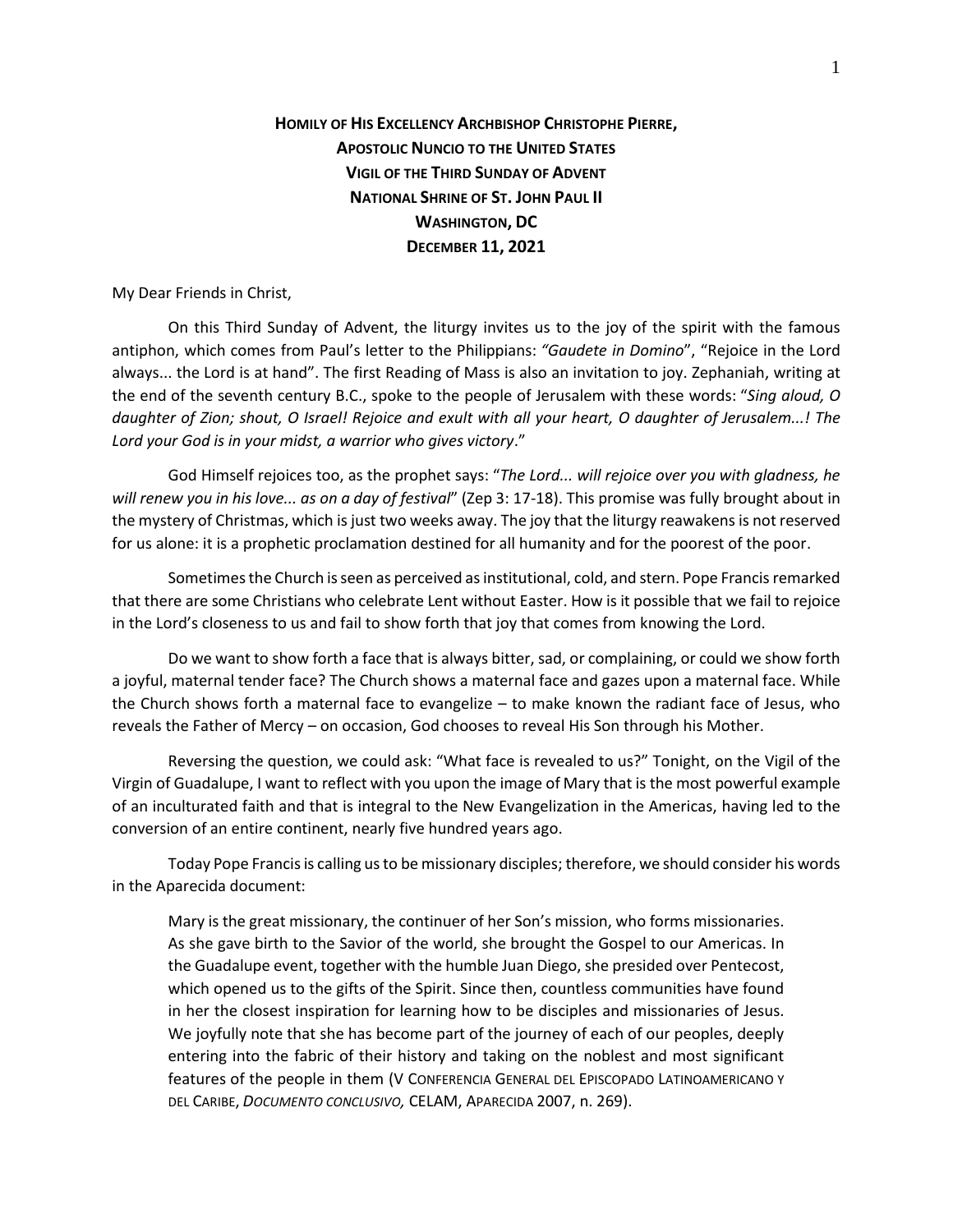The appearance of the Virgin at Tepeyac was and is an "event" that opened new horizons for the people of the Americas. Mary did not appear there in the same way as she did in the depictions of early Christianity or as she did in Europe. Just as she went forth to meet her kinswoman Elizabeth at the Visitation, so too she went to bring joy to the peoples of the Americas. She appeared with a mixed face, at the place of encounter between Spanish and indigenous cultures. The image, rich in symbolism, contains a "code" for revealing profound truths.

The light, and this evening we appreciate the power and brilliance of light, surrounding her reminds us of the "woman clothed with the sun." Many including the Aztecs worshipped the sun as a god. In the light radiating from Mary, we glimpse an indication to the people the divinity of the child in her womb. She stands with the "moon under her feet." The clouds surrounding her indicated to the indigenous people the supernatural revelation taking place. The presence of the angel shows her royal dignity. For the Meso-American peoples, only kings, queens, and dignitaries would be carried on the shoulders of others. She is an Empress whose Son brings harmony to the cosmos.

Her blue-green turquoise mantle was to the native people the color of the gods or royalty, but the Virgin did not appear to them as any of their gods. This was something new. The color of her mantle symbolized, for the indigenous, the force of life and fruitfulness. The stars on her mantle, like the clouds, show that she comes from heaven, but the pattern of the stars is that of the Winter Solstice on December 12, 1531, after which the days become lighter.

Her salmon-colored dress symbolizes the dawn of the new era and a foreshadowing of the martyrdom that would come to the peoples during times of persecution. It contains nine types of flowers in gold, representing the different tribes from Atzlan that made up Tenochtitlan, the seat of the Aztec Empire. Her centrally-located necklace indicates the centrality of Christ, the Redeemer, with the Spanish cross united with the four-petalled flower.

The dark violet cincture, located above her waist, indicates pregnancy; the four-petaled flower – the *nahui ollin* – the flower of the sun, is a symbol of plenitude or fullness, of fruitfulness and new life, and appears over her womb. The band itself, tied in a knot, means that she is pregnant. Mary is both Virgin and Mother.

The Virgin's folded hands show her to be a woman of prayer and piety. Her right hand is delicate and lighter, and her left hand is fuller and darker, signifying the unity between Spanish and Indian culture. Her left knee also appears bent, possibly indicating that she was dancing and clapping to the rhythm of the maracas, which is how the Aztecs often prayed.

The Virgin's face is lowered, gazing at everyone with tenderness and compassion. She looks slightly to one side, as natives did not directly at anyone as a sign of reverence. Her downcast eyes demonstrate her humility. Her facial features are neither Spanish nor Aztec but *mestizo*, a blend of races and the birth of a new people. Up to this point, people of mixed race were despised by both the Spaniards and indigenous peoples. Now, the Virgin appears as one of them to indicate her closeness (and the closeness of God) to the least members of society. She welcomes all as her children. Her eyes, upon close examination, contain human forms, including the image of Juan Diego and the bishop to whom he brought the tilma. She gazes tenderly upon humanity.